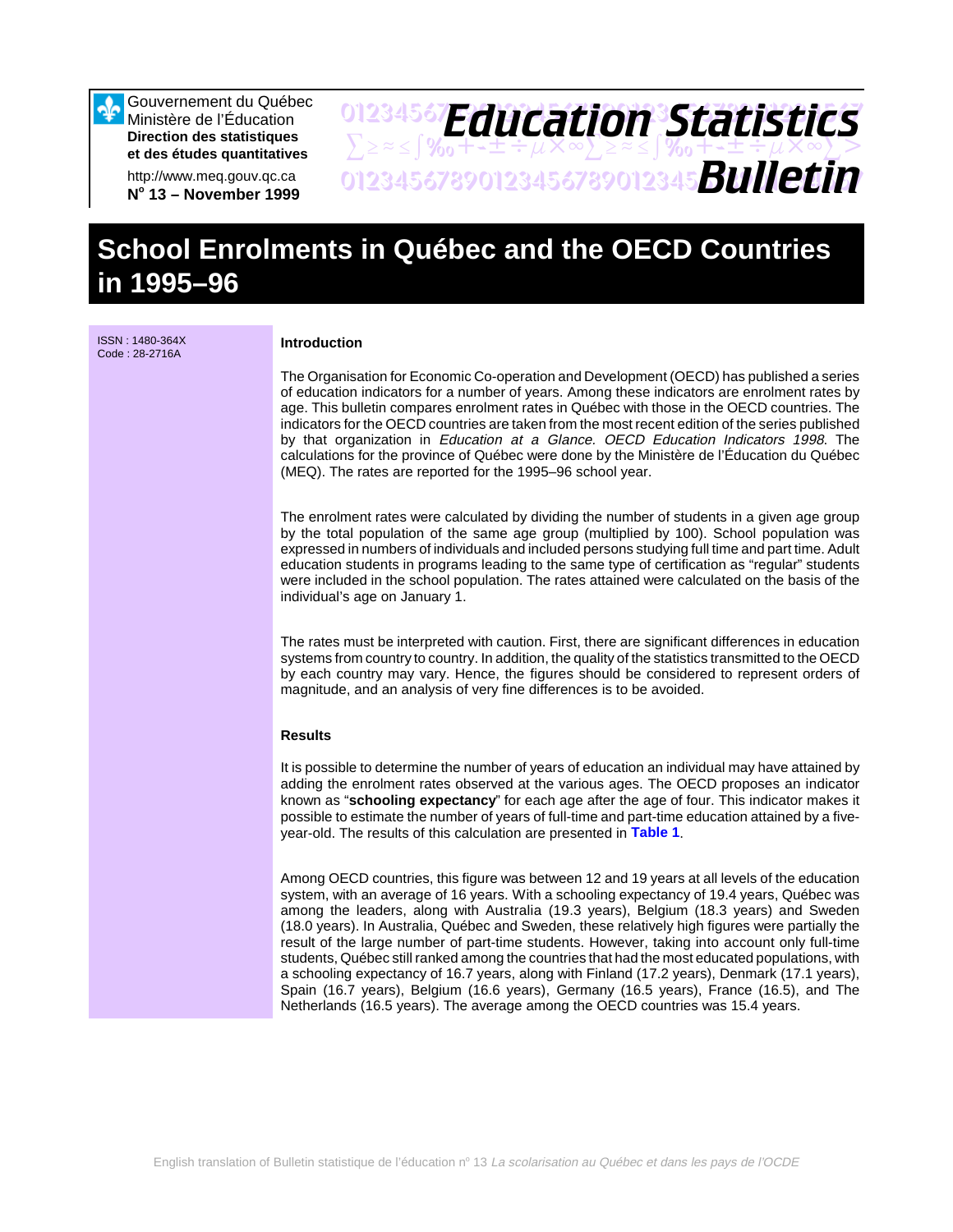With regard to postsecondary education, schooling expectancy in Québec was 4.7 years, in comparison with 2.3 years for the OECD average. Québec led, followed by Canada (including Québec) (4.1 years), the United States (3.7 years) and Australia (3.6 years). Various factors explained the high result. First, postsecondary education in Québec includes preuniversity education, which elsewhere is included in secondary or university education. The result is also explained by the relative size of Québec's continuing education programs and by the existence of short certificate and diploma programs offered by Québec universities. With regard to full-time postsecondary education, Québec retained its leading position, with a schooling expectancy of 3.3 years, closely followed by Finland (3.2 years), Canada (including Québec) (2.8 years), Belgium (2.6 years), France (2.6 years), and Spain (2.5 years).

**[Table 2](#page-4-0)** presents **enrolment rates by age**, all levels of education considered together. The relationship between the school population aged five years and up and the population between the ages of five and 29 — an overall measure — provides a list such as that in Table 1. Québec ranks first, with a rate of 78.0%, followed by Australia (76.7%); close behind are Belgium (70.8%) and Iceland (70.5%). The average among the OECD countries was 62.8%.

Other than differences in the intensity of school attendance, the rates for each age group emphasized the differences in education-system structures. In this regard, Québec lagged far behind the OECD countries regarding preschool education before the age of five years. Québec's level for the two- to four-year-old age group was only 4.5%, in comparison with an average of 41.0% in the OECD countries. It should be pointed out that, as regards preschool education, the situations varied tremendously from one country to another. The nature of the services offered, as well as the methods each country used to compile its statistics on such services, were very different from country to country. The preschool level attained might include daycare services, which devote very little time to academic learning. Québec, in which similar services exist, did not include them in its education statistics.

Among 5 to 14-year-olds, school attendance was generally compulsory. Québec, with an enrolment rate of 96.0%, ranked close to the average of the OECD countries (97.6%). Starting at the age of 15 years, however, Québec was among the countries with the highest enrolment rates, along with Australia, Belgium and Finland. The rates of Québec and these countries were much higher than the average.

**[Table 3](#page-5-0)** depicts **postsecondary education**, which the OECD divided into two categories: nonuniversity postsecondary education (which corresponds to college-level education in Québec) and university postsecondary education. Overall, Québec ranked first by a clear margin, with an enrolment rate of 20.3% between the ages of 17 and 34, followed by Canada (including Québec) (16.9%), the United States (16.2%) and Australia (15.0%). The average among the OECD countries was 11.2%. The rates for the various age groups presented in Table 3 confirmed the strong performance of Québec both among those under 22 years of age and those 22 years of age and up.

### **Conclusion**

Québec compared favourably with the OECD countries in terms of school enrolments. Québec was among the leaders, along with the Scandinavian countries, Australia, Belgium, Germany, the United States, and France.

**For further information:** Claude St-Germain; (418) 644-5709.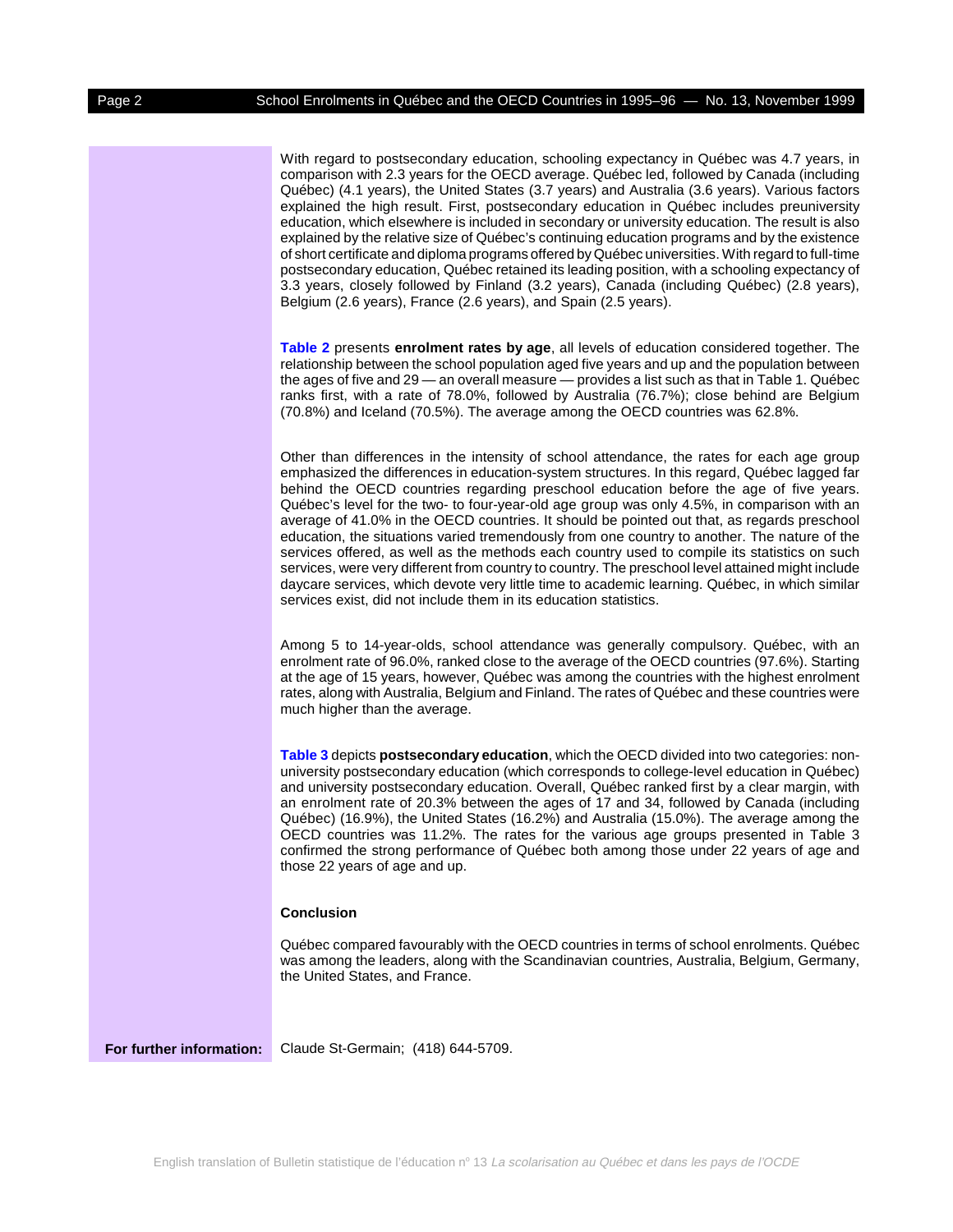## Page 3 School Enrolments in Québec and the OECD Countries in 1995–96 - No. 13, November 1999

| <b>Other Education</b><br><b>Statistics Bulletins</b><br>available: | . Lespérance, André. Level of Graduation Upon Leaving the Education System, No. 1,<br>November 1997.                                                                                        |
|---------------------------------------------------------------------|---------------------------------------------------------------------------------------------------------------------------------------------------------------------------------------------|
|                                                                     | • Demers, Marius. Statutory Salaries and Teaching Time of Teachers in Public Elementary and<br>Lower Secondary Schools: A Comparison of Québec and OECD Countries, No. 2, November<br>1997. |
|                                                                     | • Demers, Marius. Educational Expenditure Relative to the GDP: A Comparison of Québec and<br>OECD Countries, No. 3, June 1998.                                                              |
|                                                                     | • Maheu, Robert. Graduation from Secondary School, College and University in 1995: A<br>Comparison of Québec and OECD Countries, No. 4, June 1998.                                          |
|                                                                     | • Beauchesne, Luc. Secondary Schools and College Graduates: A Sociodemographic Analysis,<br>No. 5, June 1998.                                                                               |
|                                                                     | • St-Germain, Claude. Québec Student Achievement in Mathematics and Science: An<br>International Comparison, No. 6, June 1998.                                                              |
|                                                                     | • Foucault, Diane. The Aboriginal School Population of Québec, No. 7, September 1998.                                                                                                       |
|                                                                     | . Demers, Marius. The Return on Investment in Education, No. 8, November 1998.                                                                                                              |
|                                                                     | • Ouellette, Raymond. Projections of Teaching Staff in Québec School Boards: 1996-97 to<br>2008-09, No. 9, February 1999.                                                                   |
|                                                                     | • St-Germain, Claude. The Linguistic Situation in the Education Sector, 1997-98, No. 10, March<br>1999.                                                                                     |
|                                                                     | · St-Germain, Claude. Education Level of the Adult Populations of the Principal Cultural<br>Communities of Québec in 1996, No. 11, May 1999.                                                |
|                                                                     | • DUFORT, Jean-Pierre. Secondary School Vocational Education, No 12, september 1999.                                                                                                        |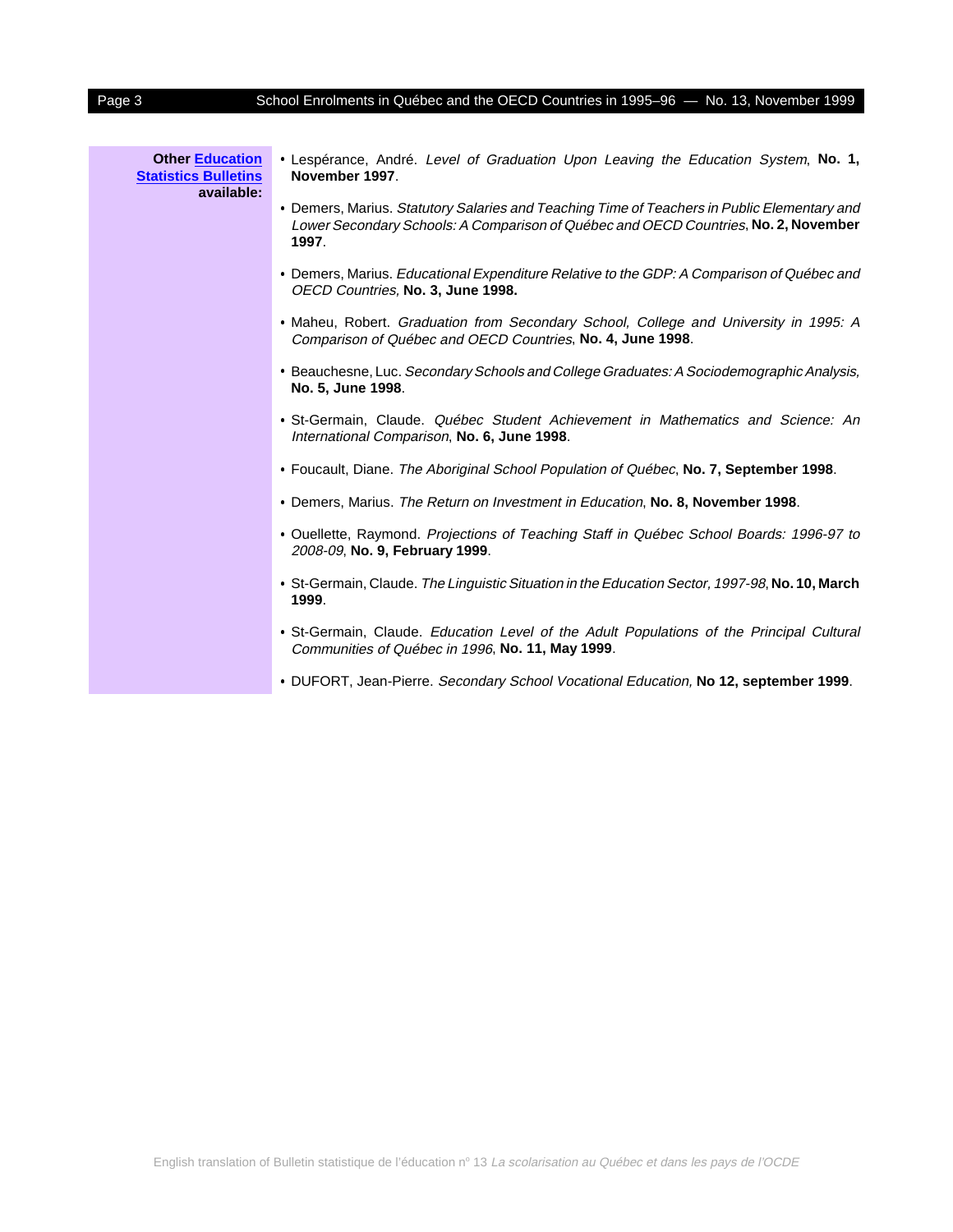## <span id="page-3-0"></span>**Table 1 Schooling Expectancy in Québec and the OECD Countries\***

|                           |                            | Full-time and Part-time Students | <b>Full-time Students</b>  |                            |  |
|---------------------------|----------------------------|----------------------------------|----------------------------|----------------------------|--|
|                           | All Levels of<br>Education | Postsecondary<br>Education       | All Levels of<br>Education | Postsecondary<br>Education |  |
| Australia                 | 19.3                       | 3.6                              | 14.1                       | 1.7                        |  |
| Austria                   | 15.8                       | 2.0                              | 15.4                       | 1.8                        |  |
| Belgium                   | 18.3                       | 2.8                              | 16.6                       | 2.6                        |  |
| Canada (including Québec) | 17.1                       | 4.1                              | 15.1                       | 2.8                        |  |
| Czech Republic            | 14.6                       | 1.1                              | 14.6                       | 1.0                        |  |
| Denmark                   | 17.1                       | 2.3                              | 17.1                       | 2.3                        |  |
| Finland                   | 17.2                       | 3.2                              | 17.2                       | 3.2                        |  |
| France                    | 16.5                       | 2.6                              | 16.5                       | 2.6                        |  |
| Germany                   | 16.6                       | 1.9                              | 16.5                       | 1.8                        |  |
| Greece                    | 14.2                       | 2.1                              | 14.0                       | 2.1                        |  |
| Hungary                   | 14.8                       | 1.3                              | 13.9                       | 0.8                        |  |
| Iceland                   | 17.5                       | 1.8                              | 16.2                       | 1.8                        |  |
| Ireland                   | 15.6                       | 2.2                              | 14.7                       | 1.7                        |  |
| Italia                    | m                          | m                                | m                          | m                          |  |
| Japan                     | m                          | m                                | m                          | m                          |  |
| Korea                     | 14.8                       | 2.5                              | 14.8                       | 2.5                        |  |
| Luxembourg                | m                          | m                                | m                          | m                          |  |
| Mexico                    | 12.0                       | 0.8                              | 12.0                       | 0.8                        |  |
| Netherlands               | 17.5                       | 2.2                              | 16.5                       | 1.9                        |  |
| New Zealand               | 17.2                       | 3.0                              | 15.3                       | 1.8                        |  |
| Norway                    | 17.1                       | 2.8                              | 15.8                       | 2.2                        |  |
| Poland                    | 14.8                       | 1.9                              | m                          | m                          |  |
| Portugal                  | 16.9                       | 2.0                              | m                          | m                          |  |
| Québec                    | 19.4                       | 4.7                              | 16.7                       | 3.3                        |  |
| Spain                     | 17.5                       | 2.5                              | 16.7                       | 2.5                        |  |
| Sweden                    | 18.0                       | 2.2                              | 15.9                       | 1.6                        |  |
| Switzerland               | 15.7                       | 1.5                              | 15.4                       | 1.2                        |  |
| Turkey                    | ${\sf m}$                  | m                                | m                          | m                          |  |
| <b>United States</b>      | 16.8                       | 3.7                              | 14.8                       | 2.2                        |  |
| United Kingdom            | 17.3                       | 2.3                              | 14.2                       | 1.6                        |  |
| <b>Country Average</b>    | 16.4                       | 2.3                              | 15.4                       | 1.9                        |  |

\* Not including preschoolers under five years of age.

m : Data unavailable.

Sources : OECD, Education at a Glance, OECD Education Indicators 1998, p. 168. Ministère de l'Éducation du Québec.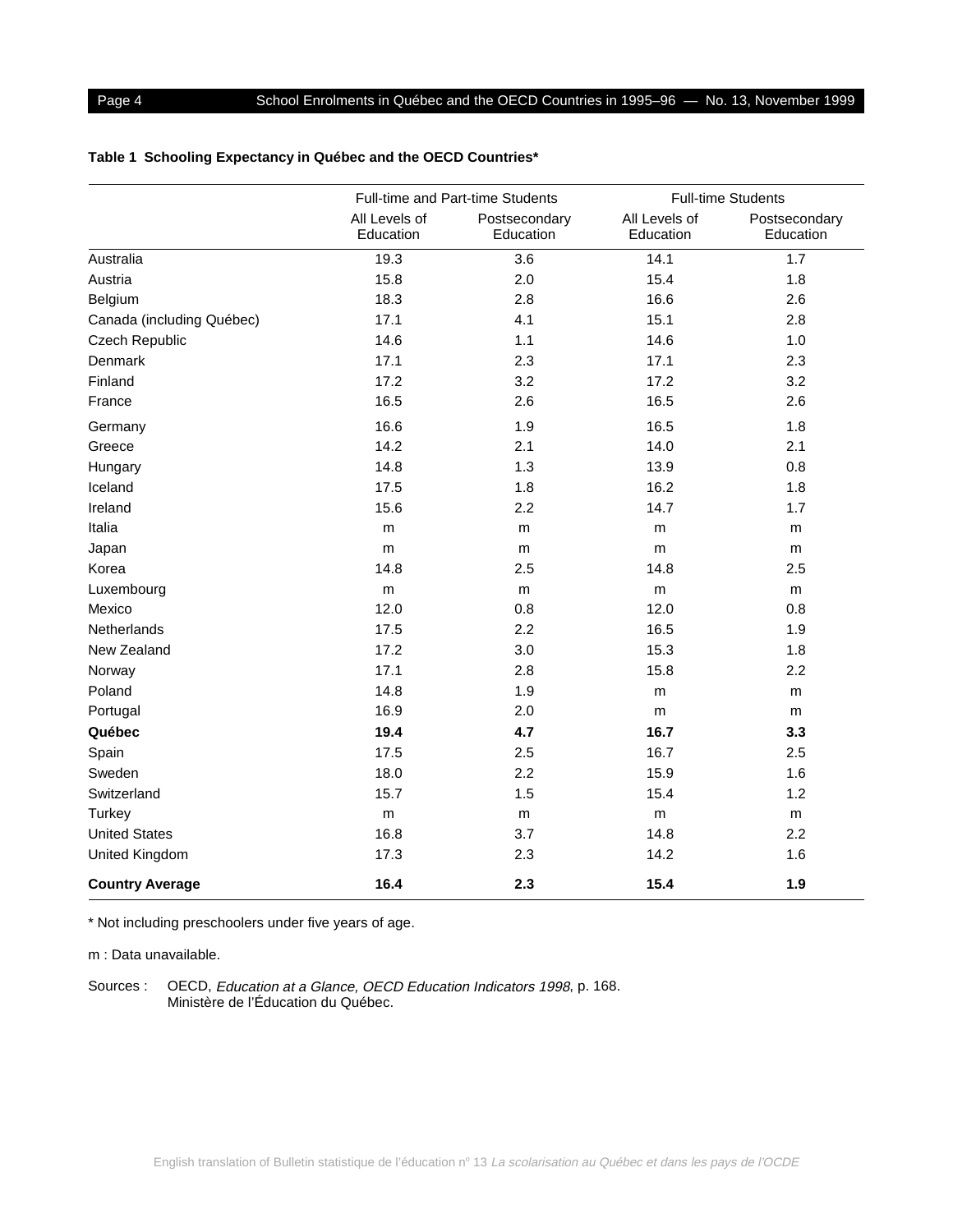## <span id="page-4-0"></span>Page 5 School Enrolments in Québec and the OECD Countries in 1995–96 - No. 13, November 1999

## **Table 2 Enrolment Rates in Québec and the OECD Countries, by Age Group, in 1995-96 (Age as of January 1, 1996)**

|                           | Students Aged:                                         |                                                                                  |                     |                     |                     |                                                                                                                                                                                                        |                                                                         |  |
|---------------------------|--------------------------------------------------------|----------------------------------------------------------------------------------|---------------------|---------------------|---------------------|--------------------------------------------------------------------------------------------------------------------------------------------------------------------------------------------------------|-------------------------------------------------------------------------|--|
|                           | 5 years and<br>the population<br>aged 5 to 29<br>years | 2 to 4 years<br>up as a % of as a % of the<br>population<br>aged 2 to 4<br>years | population<br>years | population<br>years | population<br>years | 5 to 14 years 15 to 19 years 20 to 29 years 30 to 39 years<br>as a % of the as a % of the as a % of the as a % of the<br>aged 5 to 14 aged 15 to 19 aged 20 to 29 aged 30 to 39 aged 40 years<br>years | 40 years and<br>up as a $%$ of<br>population the population<br>and over |  |
| Australia                 | 76.7                                                   | 24.1                                                                             | 96.6                | 82.6                | 24.5                | 13.6                                                                                                                                                                                                   | 5.3                                                                     |  |
| Austria                   | 58.0                                                   | 34.8                                                                             | 98.6                | 75.7                | 16.8                | 2.7                                                                                                                                                                                                    | 0.3                                                                     |  |
| <b>Belgium</b>            | 70.8                                                   | 79.4                                                                             | 98.9                | 92.1                | m                   | m                                                                                                                                                                                                      | m                                                                       |  |
| Canada (including Québec) | 68.2                                                   | 16.5                                                                             | 99.2                | 78.6                | 21.4                | 4.7                                                                                                                                                                                                    | 1.2                                                                     |  |
| Czech Republic            | 56.3                                                   | 45.9                                                                             | 98.8                | 72.2                | 11.1                | 0.2                                                                                                                                                                                                    | n                                                                       |  |
| <b>Denmark</b>            | 63.9                                                   | 46.3                                                                             | 96.7                | 79.6                | 26.0                | 4.9                                                                                                                                                                                                    | 0.7                                                                     |  |
| Finland                   | 69.1                                                   | 20.0                                                                             | 89.5                | 81.8                | 29.6                | 6.8                                                                                                                                                                                                    | 1.2                                                                     |  |
| France                    | 64.5                                                   | 76.9                                                                             | 100.1               | 88.3                | 19.1                | m                                                                                                                                                                                                      | m                                                                       |  |
| Germany                   | 61.8                                                   | 44.7                                                                             | 96.5                | 87.9                | 20.5                | 2.5                                                                                                                                                                                                    | 0.1                                                                     |  |
| Greece                    | 53.0                                                   | 22.4                                                                             | 94.1                | 72.0                | 12.0                | 0.1                                                                                                                                                                                                    | 0.1                                                                     |  |
| Hungary                   | 56.6                                                   | 54.5                                                                             | 99.7                | 68.5                | 11.7                | m                                                                                                                                                                                                      | m                                                                       |  |
| Iceland                   | 70.5                                                   | 77.2                                                                             | 98.4                | 79.7                | 24.5                | 3.8                                                                                                                                                                                                    | 0.8                                                                     |  |
| Ireland                   | 64.9                                                   | 19.0                                                                             | 99.6                | 79.3                | 14.6                | X                                                                                                                                                                                                      | X                                                                       |  |
| Italia                    | 53.8                                                   | 61.6                                                                             | m                   | m                   | m                   | m                                                                                                                                                                                                      | m                                                                       |  |
| Japan                     | 57.0                                                   | 49.2                                                                             | 101.1               | m                   | m                   | m                                                                                                                                                                                                      | m                                                                       |  |
| Korea                     | 55.8                                                   | 12.5                                                                             | 92.3                | 78.3                | 16.0                | 0.6                                                                                                                                                                                                    | n                                                                       |  |
| Luxembourg                | 52.3                                                   | m                                                                                | m                   | m                   | m                   | m                                                                                                                                                                                                      | m                                                                       |  |
| Mexico                    | 51.9                                                   | 20.8                                                                             | 94.0                | 35.6                | 8.4                 | 0.5                                                                                                                                                                                                    | 0.1                                                                     |  |
| <b>Netherlands</b>        | 65.3                                                   | 33.4                                                                             | 99.2                | 88.5                | 23.7                | 3.8                                                                                                                                                                                                    | 0.7                                                                     |  |
| New Zealand               | 69.3                                                   | 79.0                                                                             | 100.2               | 75.3                | 19.4                | 8.1                                                                                                                                                                                                    | 2.6                                                                     |  |
| Norway                    | 65.4                                                   | 42.1                                                                             | 95.4                | 83.8                | 25.2                | 4.9                                                                                                                                                                                                    | 1.0                                                                     |  |
| Poland                    | 63.6                                                   | 16.0                                                                             | 90.8                | 80.9                | 19.3                | m                                                                                                                                                                                                      | m                                                                       |  |
| Portugal                  | 62.0                                                   | 32.8                                                                             | 101.2               | 67.5                | 20.5                | 3.6                                                                                                                                                                                                    | 0.5                                                                     |  |
| Québec                    | 78.0                                                   | 4.5                                                                              | 96.0                | 88.9                | 31.4                | 10.4                                                                                                                                                                                                   | 3.4                                                                     |  |
| Spain                     | 63.0                                                   | 59.2                                                                             | 104.2               | 73.8                | 21.8                | 2.2                                                                                                                                                                                                    | 0.2                                                                     |  |
| Sweden                    | 69.8                                                   | 39.5                                                                             | 96.1                | 83.3                | 23.6                | 8.9                                                                                                                                                                                                    | 1.8                                                                     |  |
| Switzerland               | 59.5                                                   | 12.1                                                                             | 97.5                | 80.6                | 15.8                | m                                                                                                                                                                                                      | m                                                                       |  |
| Turkey                    | m                                                      | m                                                                                | m                   | m                   | m                   | m                                                                                                                                                                                                      | m                                                                       |  |
| <b>United States</b>      | 68.8                                                   | 34.2                                                                             | 101.2               | 72.9                | 20.0                | 5.9                                                                                                                                                                                                    | 7.7                                                                     |  |
| United Kingdom            | 66.8                                                   | 49.0                                                                             | 98.8                | 72.1                | 17.5                | 8.4                                                                                                                                                                                                    | 3.3                                                                     |  |
| <b>Country Average</b>    | 62.8                                                   | 41.0                                                                             | 97.6                | 77.2                | 19.3                | 4.5                                                                                                                                                                                                    | 1.5                                                                     |  |

m : Data unavailable.

n : Negligible order of magnitude or nil.

x : Data included in another column.

Sources : OECD, Education at a Glance, OECD Education Indicators 1998, p. 169. Ministère de l'Éducation du Québec.